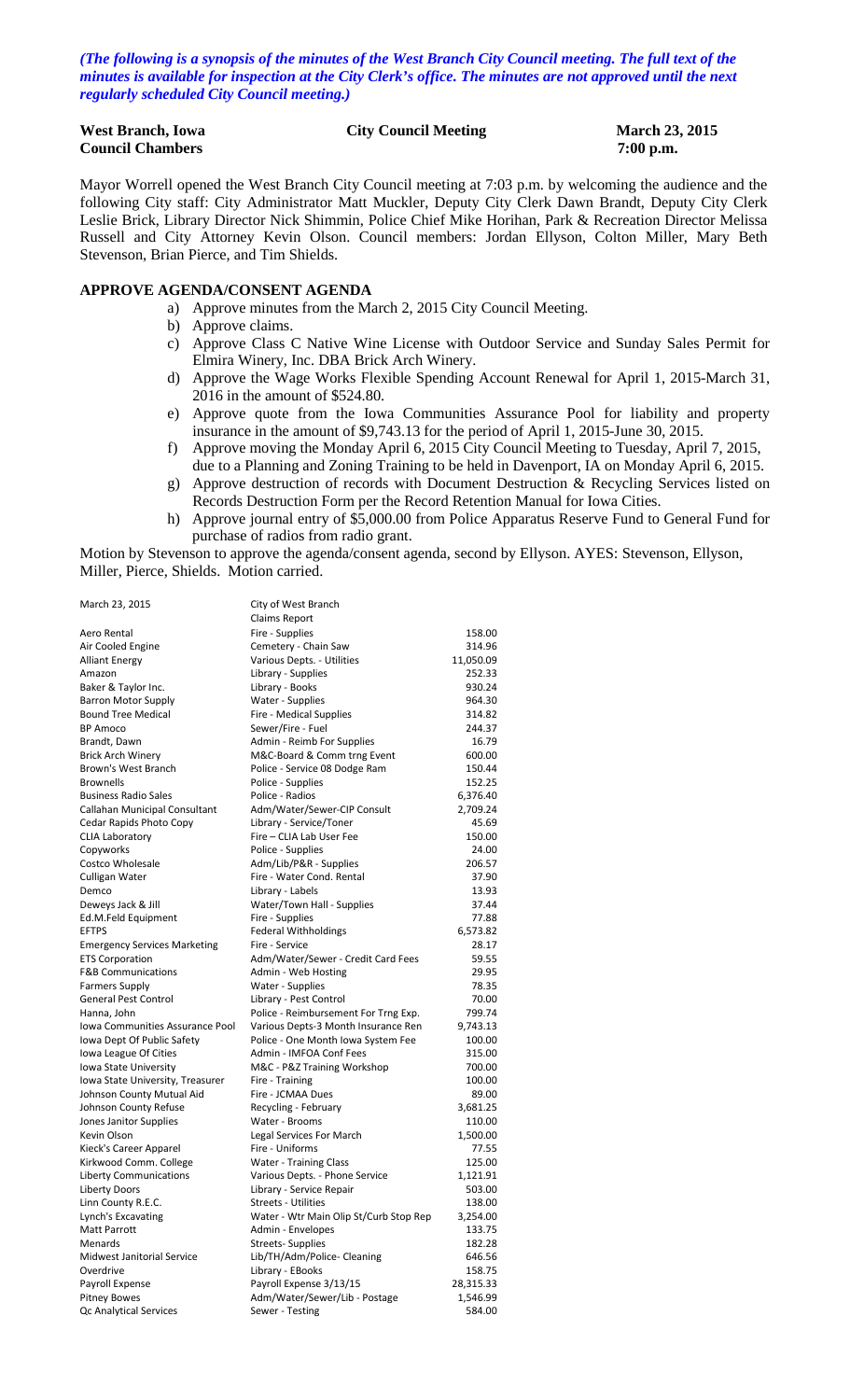| Quill Corp                 | Adm/Fire/Lib - Supplies           | 497.75     |
|----------------------------|-----------------------------------|------------|
| Shanelle Peden             | Cable - Video Meetings            | 225.00     |
| Sioux Sales Company        | Police - Holsters                 | 255.25     |
| St. Paul Stamp Works       | Animal Cont - Animal Tags         | 62.77      |
| The Gazette                | Library - Subscription Renewal    | 72.80      |
| The Northway Corporation   | Water - Service Pump #1 Repair    | 7,202.50   |
| Toynes Ia. Fire Trk.Serv   | Fire - Marker Light               | 22.63      |
| Treasurer State Of Iowa    | Iowa Sales Tax Ach 3-11-15        | 2,458.77   |
| <b>Treat America</b>       | Police - Training Meals           | 17.48      |
| Uniform Den                | Police - Uniforms                 | 634.04     |
| U Of I: State Hygienic Lab | Water - Testing                   | 75.00      |
| <b>UPS</b>                 | Sewer - Shipping                  | 81.81      |
| Upstart                    | Library - Supplies                | 128.76     |
| <b>US Bank Equipment</b>   | Lib/Adm - Copier Contracts        | 312.22     |
| Veenstra & Kimm            | P&Z/Streets - Various Engineering | 1,133.25   |
| <b>Verizon Wireless</b>    | Various Depts - Phone Service     | 774.52     |
| Walmart                    | Library - Supplies                | 297.54     |
| West Branch Animal Clinic  | Animal Cont - Stray Cats          | 118.00     |
| West Branch Repairs        | Fire/Police/Water - Service       | 2,231.13   |
| West Branch Times          | Legal - Publications              | 562.61     |
| <b>WEX Bank</b>            | Water/Sewer/Police - Fuel         | 1,502.84   |
|                            | <b>Grand Total</b>                | 104,259.39 |
| <b>Fund Totals</b>         |                                   |            |
| 001 General Fund           | 48,271.86                         |            |
| 022 Civic Center           | 890.29                            |            |
| 031 Library                | 9,783.25                          |            |
| 036 Tort Liability         | 6,907.97                          |            |
| 110 Road Use Tax           | 1,202.75                          |            |
| 112 Trust And Agency       | 1,464.00                          |            |
| 600 Water Fund             | 24,929.45                         |            |
| 610 Sewer Fund             | 10,809.82                         |            |
| <b>Grand Total</b>         | 104.259.39                        |            |

#### **COMMUNICATIONS/OPEN FORUM - NONE**

#### **PUBLIC HEARING/NON-CONSENT AGENDA**

 Mayor Mark Worrell – Recognition of Mercy Family Medicine of West Branch. Mayor Worrell presented Brad Heithoff, MD and Ellen Collins, PA-C of Mercy Family Medicine with a certificate of appreciation for the service they provide in the West Branch community.

#### Councilperson Colton Miller - Appointments/Reappointments/Move to action.

i. Curtis Walker – West Branch Volunteer Firefighter.

Motion by Pierce second by Shields to approve Curtis Walker as a West Branch Volunteer Firefighter. AYES: Pierce, Shields, Ellyson, Miller, Stevenson. Motion carried.

Animal Control Commission Chair, Dr. Alan Beyer – Proposed Changes to Animal Control Ordinance. Dr. Alan Beyer provided proposed changes to address classification of animals, adding a penalty provision related to animal neglect and to clarify the requirements of animals at large prohibited specifically in the Dog Park. These recommendations would amend Chapter 55 Animal Protection and control, with a first reading brought to Council at the next Council meeting.

### Jerry Sexton and Roger Laughlin - Development Incentives Committee Report on City Growth Proposal.

A committee of developers, bankers and builders would like to increase the number of new homes built while providing a program that would offer more affordable new home pricing options. Sexton and Laughlin reported the committee might offer a five year tax rebate on the City portion of property taxes at the time of occupancy, reduce the cost of building permit fees and water/sewer hook-up fees. They are also interested in having a Parade of Homes entry in West Branch next year.

#### Nuisance Hearing for 207 E. Green Street, West Branch per Section 50.08 of the Code of Ordinances, requested by Mr. Mike Lucassen.

Mr. Lucassen asked for clarification of the steps in the City nuisance abatement procedure. City Administrator Matt Muckler provided him with those steps. City Attorney Kevin Olson explained that the junk vehicles need to be removed from his property. Lucassen agreed to remove the junk vehicles by Friday, March 27th and if he needs additional time he will talk to Mayor Worrell.

Approve an order to abate a nuisance at 207 E. Green Street no later than March 27, 2015./Move to action. Motion by Ellyson, second by Stevenson to approve Mr. Lucassen's statement that he will abate the junk vehicles nuisance at 207 E. Green Street by March 27th. AYES: Ellyson, Stevenson, Pierce, Shields, Miller. Motion carried.

Resolution 1282, authorizing an internal advance to tax increment revenue fund./Move to action. Muckler said this resolution authorizes a transfer from the TIF fund to the general fund for the Parkside Road Improvement project and Acciona legal costs.

Motion by Pierce, second by Ellyson to approve Resolution 1282. AYES: Pierce, Ellyson, Miller, Stevenson, Shields. Motion carried

Resolution 1283, approving a farm lease with Al Lacina for \$3,450./Move to action.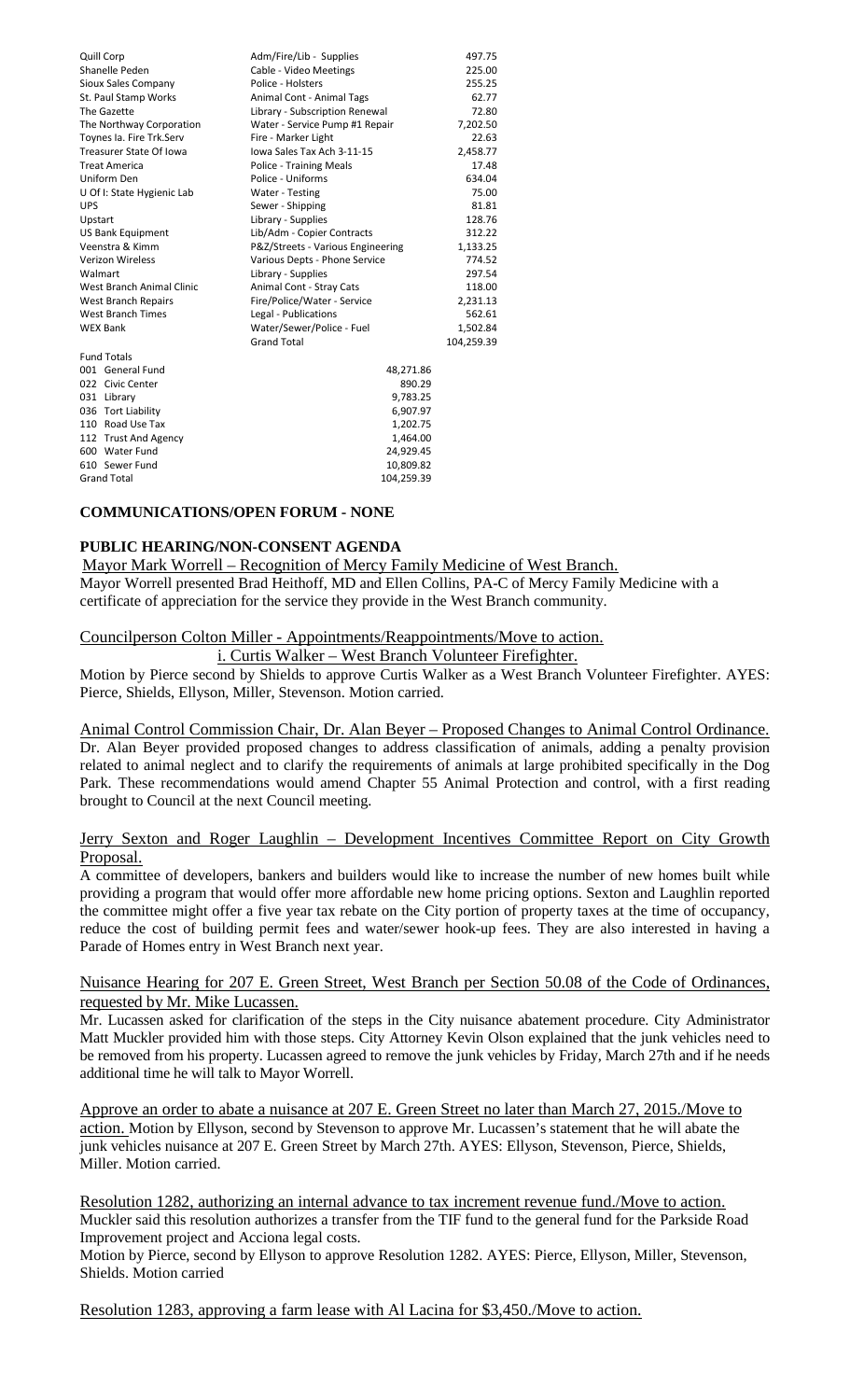Motion by Shields, second by Stevenson to approve Resolution 1283. AYES: Shields, Stevenson, Pierce, Ellyson, Miller. Motion carried

Resolution 1284, approving an agreement for collection services with Credit Management Systems./Move to action.

Muckler stated the fees of this agreement for collection services range from 15-35% depending on the circumstances. Motion by Shields, second by Ellyson to approve Resolution 1284. AYES: Shields, Ellyson, Miller, Stevenson, Pierce. Motion carried

Resolution 1285, hiring Catherine Steen as a part-time police officer for the City of West Branch, Iowa, and setting the salary for the position for fiscal year 2014-2015./Move to action.

Police Chief Mike Horihan said that he met Catherine when she was a trooper for Johnson County. She currently teaches criminal justice at Kirkwood Community College. Horihan said she completed and passed the physical agility test and is very capable of doing the job.

Motion by Stevenson, second by Ellyson to approve Resolution 1285. AYES: Stevenson, Ellyson, Miller, Pierce, Shields. Motion carried

Resolution 1286, approving a participating entity addendum to the U.S. Bank Commercial Card Master Agreement, dated August 12, 2010 between the University of Iowa and U.S. Bank./Move to action.

Olson noted this agreement is to obtain a city credit card.

Motion by Pierce, second by Shields to approve Resolution 1286. AYES: Pierce, Shields, Ellyson, Miller, Stevenson. Motion carried

Resolution 1287, approving advertising with iHeart Media in the amount of \$4,999.70./Move to action. Muckler explained the different advertising packages that will be used to promote Hoover's Hometown Days and other City events. Miller suggested this would be a good way that businesses could sponsor a group for Hoover's Hometown Days and promote their business.

Motion by Shields, second by Ellyson to approve Resolution 1287. AYES: Shields, Ellyson, Miller, Stevenson, Pierce. Motion carried

## **CITY STAFF REPORTS**

Deputy City Clerk Dawn Brandt - Ordinance Codification Service Options

Brandt provided options from Iowa Codification Inc. to add approved ordinances to the City code book. Council discussed budgeting for a complete review and update with an online service option in the FY17 budget. Council agreed to complete option one for \$2,000 which includes the ordinance supplement, proceedings to readopt the existing code and a digital copy of the updated book.

## City Attorney Kevin Olson – Solid Waste RFP Options

Olson noted the current solid waste agreement with Johnson County Refuse is up for renewal the end of June and the City could put the service out for bids. Steve Smith from Johnson County Refuse provider since 2001 spoke about continuing his contract with the City. There has only been one price increase in the last fourteen years. Smith explained they offer an annual sticker option and in the future might provide a food composting option. Stevenson and Shields both appreciated the good service Johnson County Refuse provides and how well respected they are in the business. Olson said there is no requirement to bid out the service.

# Police Chief Mike Horihan – Parking on Sidewalks

Horihan said the zoning ordinance does not allow parking in the grass on front yards. There has been discussion to remove the front yard parking on sidewalks from the zoning code to parking enforcement regulations for better monitoring. Horihan informed the Council and media they will be addressing the problems and any parking on sidewalk issues.

## **COMMENTS FROM MAYOR AND COUNCIL MEMBERS**

Councilperson Mary Beth Stevenson – 2015 Iowa Water Conference

Stevenson said she is proud of the City for looking into ways to participate in conservation projects in the watershed that will help improve the water quality and reduce flooding.

Mayor Mark Worrell – Update on Partnership Opportunities between the USGS and the City of West

Branch. Worrell explained the information collected from three stream flow gauges and raingages along with the model would provide necessary data to analyze where the problems are and help with prevention of flooding. Council agreed the data would provide information to the City in planning for future flood retention options. There was discussion between Council members on the cost and number of gauges needed. Options to move forward with the project will be discussed at the next Council meeting.

## Mayor Mark Worrell – Title Sponsor for Hoover's Hometown Days 2015

Worrell announced that Altorfer Ag Products Inc. will be the title sponsor and has contributed \$5,000 for Hoover's Hometown Days. They will have equipment downtown, have a float in the Mayor's parade and will sponsor the Main Street stage events.